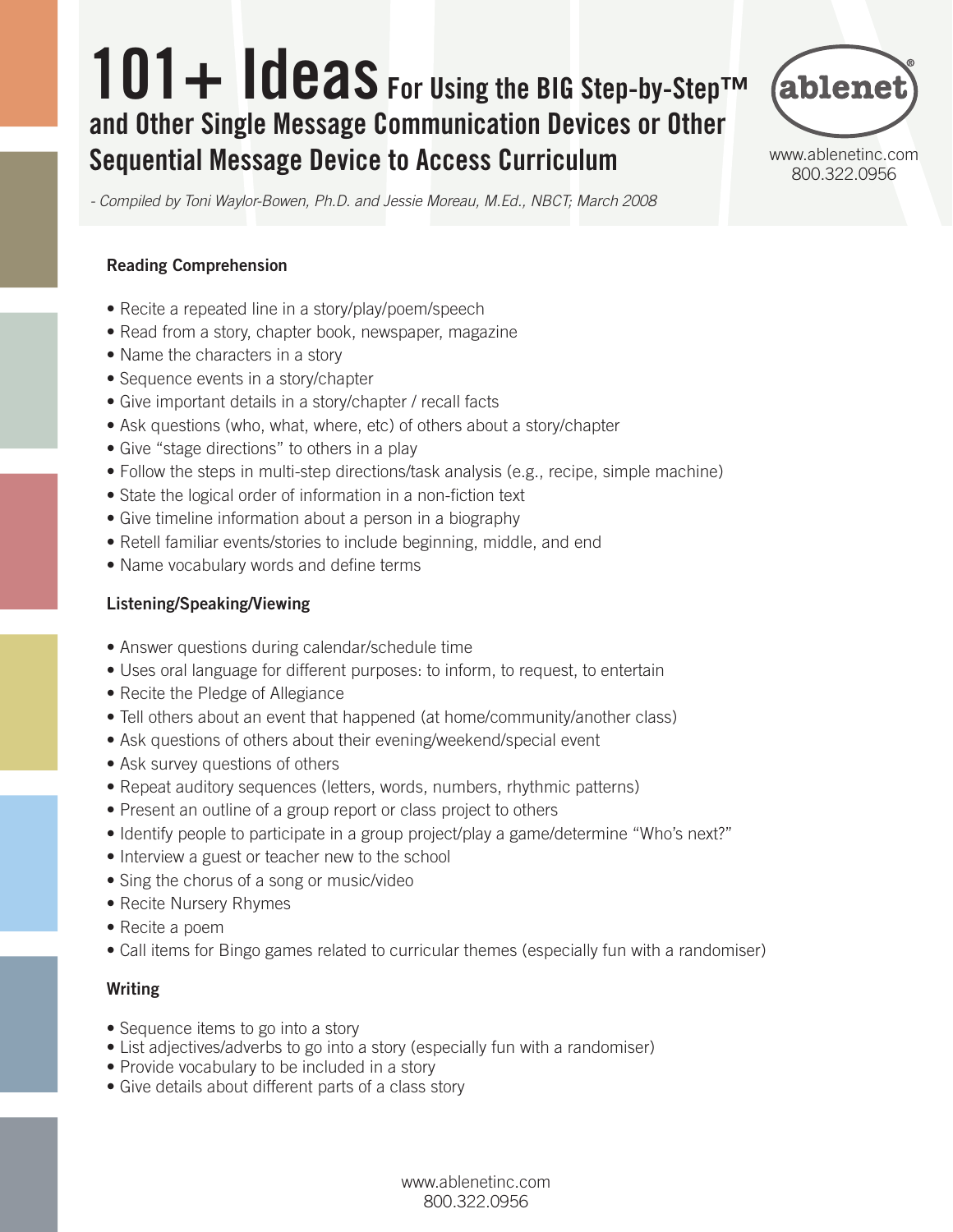

#### Mathematics/Numbers and Operations

- Count forward
- Count backward
- Count days of the week/month/year
- Count sets of items
- Count using 1-1 correspondence
- Recite prime numbers with visual models for identification
- Skip count
- Recite addition/subtraction/multiplication facts
- State money amounts (by dollars, quarters, dimes, etc.)
- Identify parts of a whole (fractions)
- Identify numerals in expanded notatio n (9 thousand, 3 hundred, fifty, five)
- Identify and order percents
- Identify and order decimals
- Identify numbers on a number line

### Mathematics/Measurement

- State the order of objects based on a dimension (e.g., big/bigger/biggest, long/longer/longest)
- State time (hour/half-hour/quarter-hour)
- Count the increments while measuring (for length, capacity, time, temperature, etc)
- Counts items used in the formula to determine area, capacity
- Give steps in formula for finding volume, surface area, etc.
- Name measurement-related vocabulary words and define terms

#### Mathematics/Geometry

- Count the number of shapes/solid figures identified in the class, school, community
- Name the various types of geometric shapes when shown the same
- Count the number of sides, edges, vertices, in plane and solid figures
- State the properties of different shapes/solid figures (i.e., a triangle has three sides; a cube has 12 edges
- Count points on a grid
- Name geometry-related vocabulary words and define terms
- Choose geometric figures then identify them with visual/tactual manipulatives

# Mathematics/Data Analysis and Probability

- Count/name the items that are part of the survey
- Count the number of responses/tally marks for each item on a table/chart/graph
- Skip count number of responses when using different scales
- Estimate number of items in a set
- Predict the probability of a given event (i.e., numbers on dice, colours of M&M's) for experimental probability activities (randomiser device works best)